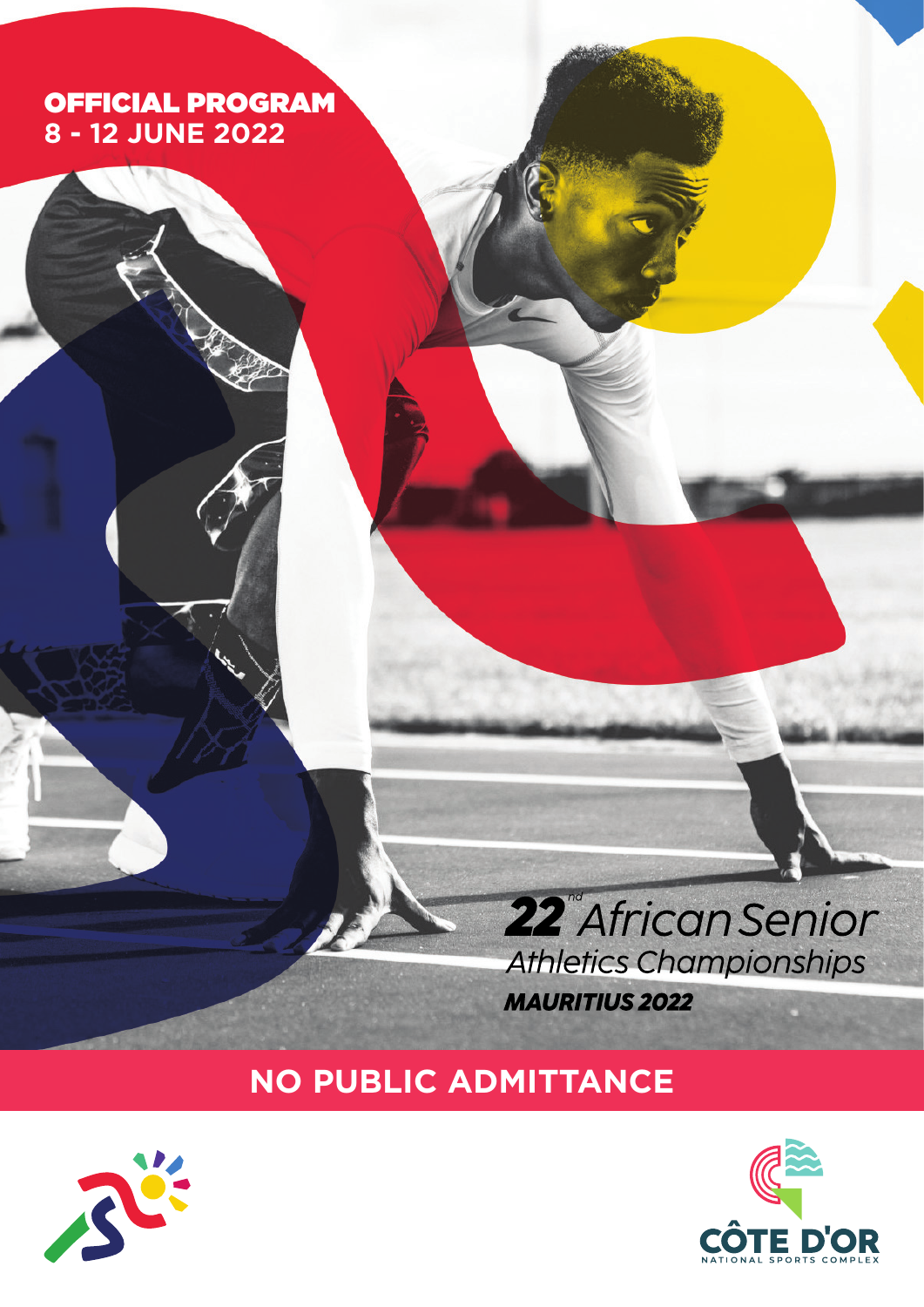# DAY I

# Wednesday 08 June

#### NO PUBLIC ADMITTANCE

| 08H30             | <b>Hurdles</b> | Women | Heptathlon            |
|-------------------|----------------|-------|-----------------------|
| 09H00             | 100 m          | Women | 1 <sup>st</sup> Round |
| 09H40             | High Jump      | Women | Heptathlon            |
| <b>10HOO</b>      | 100 m          | Men   | 1 <sup>st</sup> Round |
| 10H30             | Shot Put       | Women | Final                 |
| 11H <sub>10</sub> | 400 m          | Women | 1 <sup>st</sup> Round |
| 11H55             | 400 m          | Men   | 1 <sup>st</sup> Round |
| 12H15             | Shot Put       | Women | Heptathlon            |

### AFTERNOON

| 14H00 | 100 m Hurdles | Women       | 1 <sup>st</sup> Round |
|-------|---------------|-------------|-----------------------|
| 14H25 | 110 m Hurdles | Men         | 1 <sup>st</sup> Round |
| 14H30 | Long Jump     | Men         | Qualification $A / B$ |
| 14H35 | 10 000 m      | Men         | Finale / Final        |
| 15H30 | 800 m         | Men         | 1 <sup>st</sup> Round |
| 15H40 | Hammer        | Men         | Finale / Final        |
| 15H50 | 100 m         | Women       | Semi-Final            |
| 16H05 | 100 m         | Men         | Semi-Final            |
| 16H25 | 1500m         | Women       | 1 <sup>st</sup> Round |
| 16H40 | 200 m         | Women       | Heptathlon            |
| 16H50 | 4x400         | Mixed Relay | 1 <sup>st</sup> Round |

## Opening Ceremony - 17H00



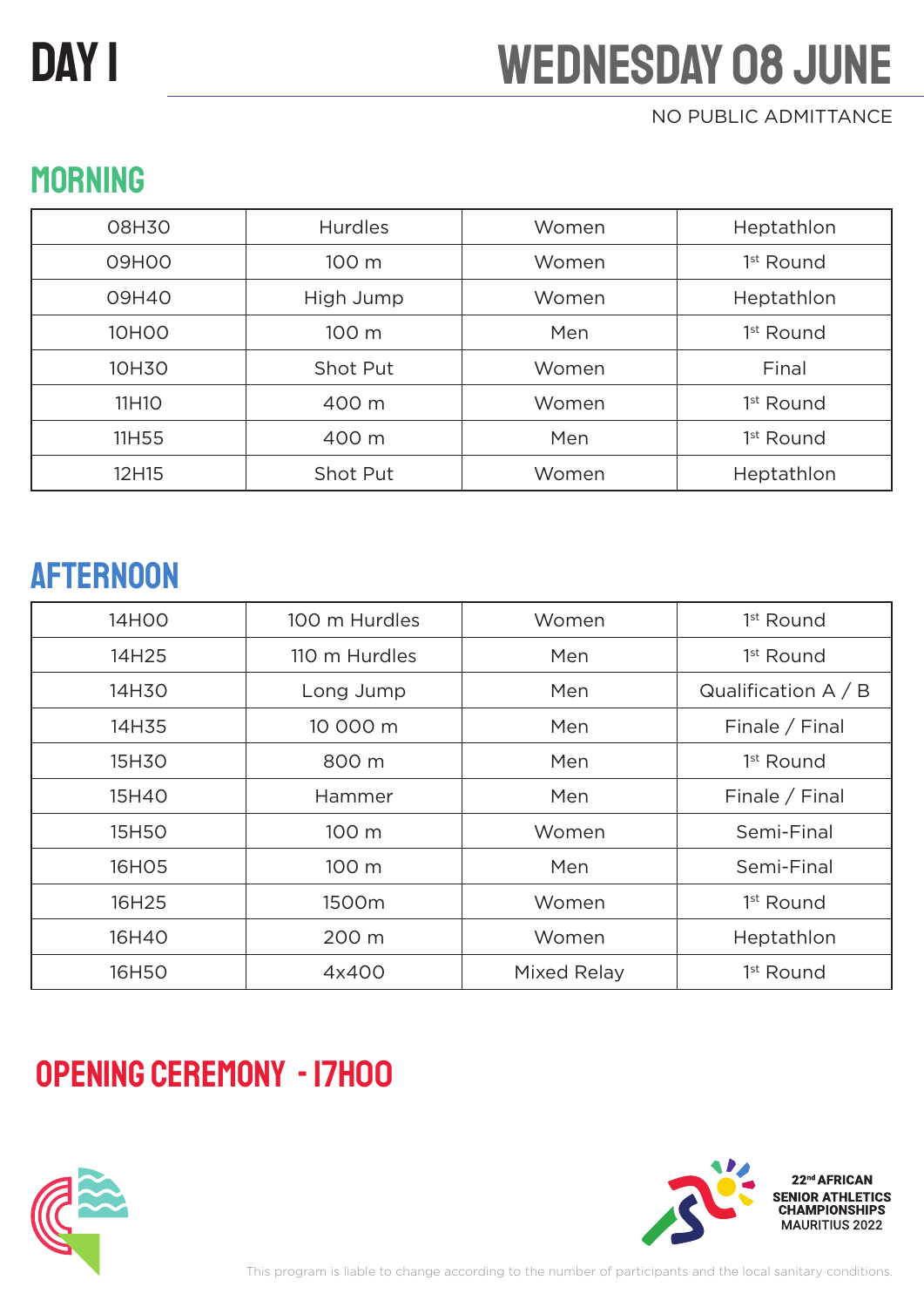# DAY<sub>2</sub>

# **THURSDAY 09 JUNE**

#### NO PUBLIC ADMITTANCE

| 09H00        | Long Jump        | Women | Heptathlon            |
|--------------|------------------|-------|-----------------------|
| <b>O9H15</b> | 400 m Hurdles    | Men   | 1 <sup>st</sup> Round |
| 09H45        | $4 \times 100$ m | Women | 1 <sup>st</sup> Round |
| 09H50        | $4 \times 100$ m | Men   | 1 <sup>st</sup> Round |
| 10H15        | Long Jump        | Women | Qualification $A / B$ |
| 10H30        | Javelin          | Women | Heptathlon            |
| 11H55        | 400 m            | Men   | 1 <sup>st</sup> Round |
| 12H15        | Shot Put         | Women | Heptathlon            |

### **MORNING**

## AFTERNOON

| <b>15HOO</b> | High Jump     | Women       | Final      |
|--------------|---------------|-------------|------------|
| 15H10        | 100 m Hurdles | Women       | Final      |
| 15H25        | 400 m         | Women       | Semi-final |
| 15H40        | 400 m         | Men         | Semi-final |
| 15H45        | <b>Discus</b> | Men         | Final      |
| 15H50        | 1500 m        | Women       | Final      |
| <b>16HOO</b> | 100 m         | Women       | Final      |
| 16H10        | 100 m         | Men         | Final      |
| 16H25        | 800 m         | Men         | Semi-Final |
| 16H30        | Long Jump     | Men         | Final      |
| 16H45        | 800 m         | Women       | Heptathlon |
| 16H55        | 5000 m        | Women       | Final      |
| 17H15        | 110m Haies    | Men         | Final      |
| 17H30        | 4 x 400 m     | Mixed Relay | Final      |



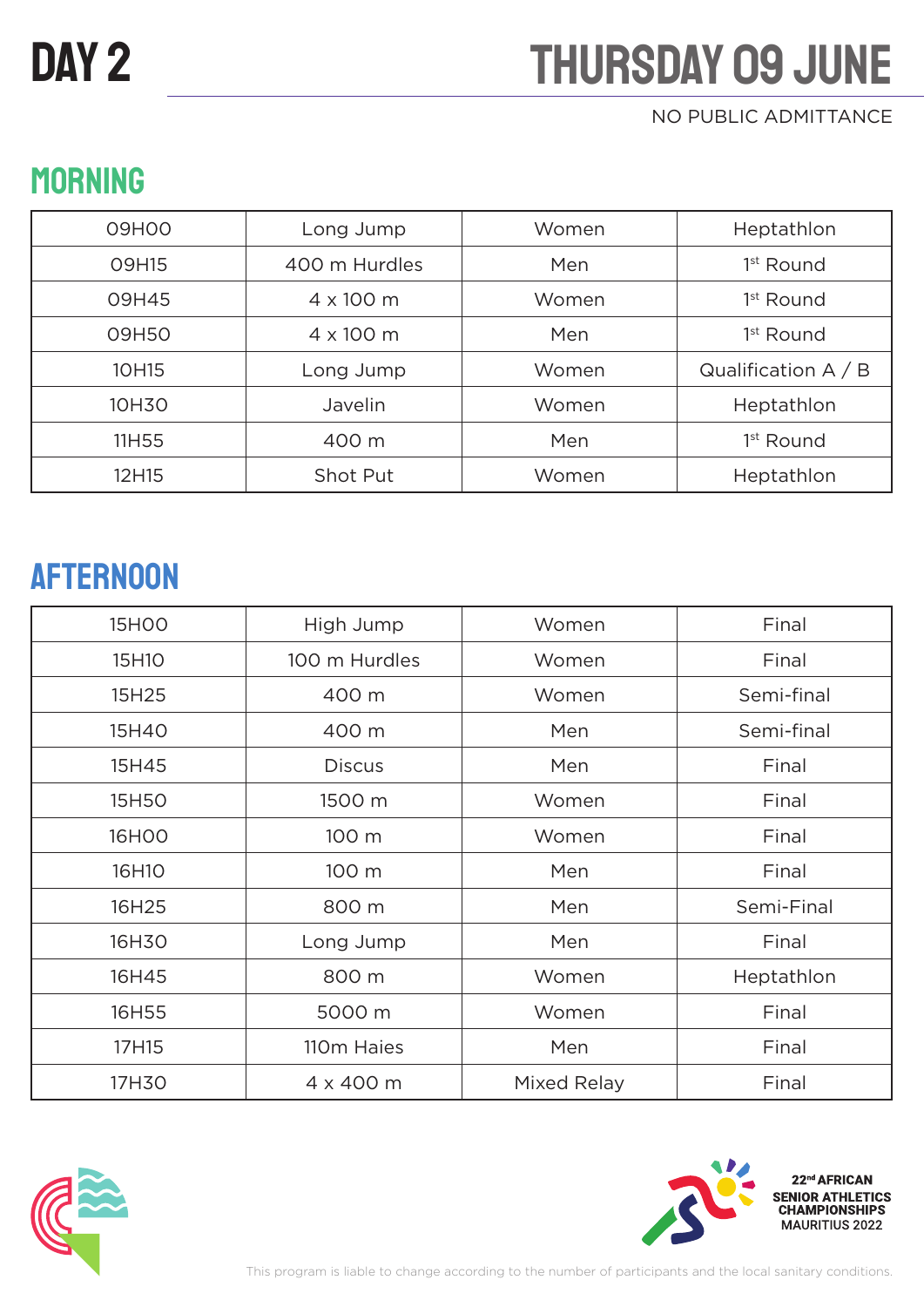#### NO PUBLIC ADMITTANCE

## **MORNING**

| 09H00             | 100 <sub>m</sub> | Men | Decathlon             |
|-------------------|------------------|-----|-----------------------|
| 09H10             | Triple Jump      | Men | Qualification $A / B$ |
| 09H30             | 5000 m           | Men | 1 <sup>st</sup> Round |
| 10H <sub>0</sub>  | Long Jump        | Men | Decathlon             |
| 11H <sub>00</sub> | Shot Put         | Men | Decathlon             |

### AFTERNOON

| <b>15HOO</b>       | Hammer                         | Women | <b>Qualification A</b> |
|--------------------|--------------------------------|-------|------------------------|
| 15H <sub>O</sub> O | High Jump                      | Men   | Decathlon              |
| 15H15              | 400 m                          | Women | Final                  |
| 15H20              | Pole vault                     | Women | Final                  |
| 15H25              | 400 m                          | Men   | Final                  |
| 15H35              | <b>Discus</b>                  | Women | Final                  |
| 15H40              | 1500 m                         | Men   | 1 <sup>st</sup> Round  |
| 15H55              | 800 m                          | Men   | Final                  |
| 16H00              | Long Jump                      | Women | Final                  |
| 16H10              | 3000 m<br><b>Steeple Chase</b> | Men   | Final                  |
| 16H15              | Hammer                         | Women | <b>Qualification B</b> |
| 16H30              | 400m Hurdles                   | Men   | Semi-Final             |
| 16H45              | 400 m                          | Men   | Decathlon              |
| 17H00              | 4 x 100 m                      | Women | Final                  |
| 17H10              | 4 x 100 m                      | Men   | Final                  |



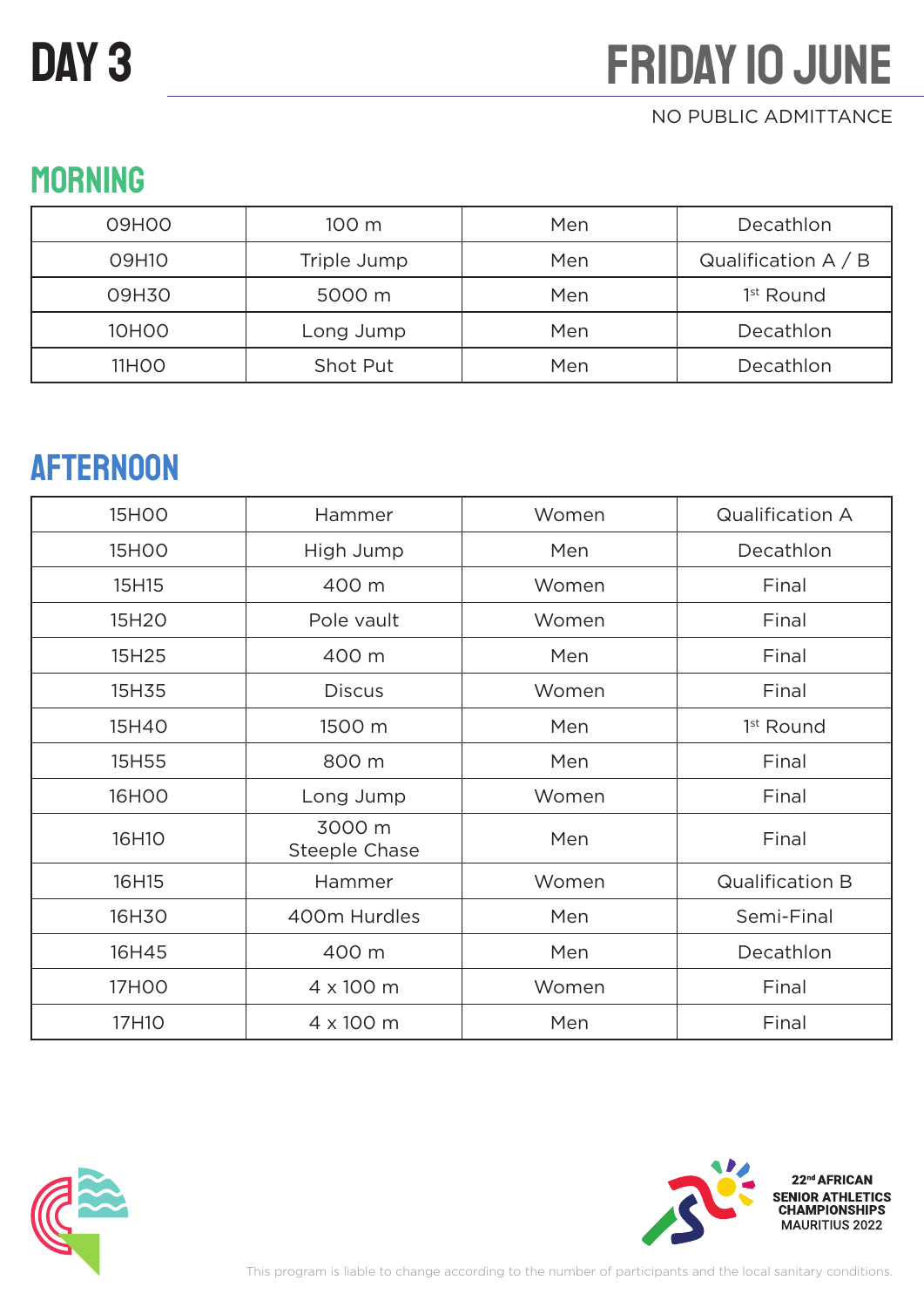# DAY<sub>4</sub>

# **SATURDAY II JUNE**

#### NO PUBLIC ADMITTANCE

## **MORNING**

| 09H00        | <b>Hurdles</b> | Men   | Decathlon             |
|--------------|----------------|-------|-----------------------|
| <b>O9H15</b> | 200 m          | Women | 1 <sup>st</sup> Round |
| 09H40        | <b>Discus</b>  | Men   | Decathlon             |
| 09H55        | 200 m          | Men   | 1 <sup>st</sup> Round |
| 10H50        | Pole vault     | Men   | Decathlon             |
| 10H55        | 800 m          | Women | 1 <sup>st</sup> Round |
| 11H15        | <b>Hurdles</b> | Women | 1 <sup>st</sup> Round |

### **AFTERNOON**

| <b>15HOO</b> | Javelin     | Men   | Decathlon             |
|--------------|-------------|-------|-----------------------|
| 15H10        | Hammer      | Women | Final                 |
| 15H15        | Pole Vault  | Men   | Final                 |
| 15H20        | 200m        | Women | Semi-Final            |
| 15H35        | 200m        | Men   | Semi-Final            |
| 15H40        | Triple Jump | Men   | Final                 |
| 15H45        | High Jump   | Men   | Qualification $A / B$ |
| 15H50        | 1500 m      | Men   | Final                 |
| 16HOO        | Javelin     | Women | Final                 |
| 16H05        | 10000m      | Women | Final                 |
| 16H45        | 1500 m      | Men   | Decathlon             |
| 16H55        | 4 x 400 m   | Women | 1 <sup>st</sup> Round |
| 17H10        | 4 x 400 m   | Men   | 1 <sup>st</sup> Round |